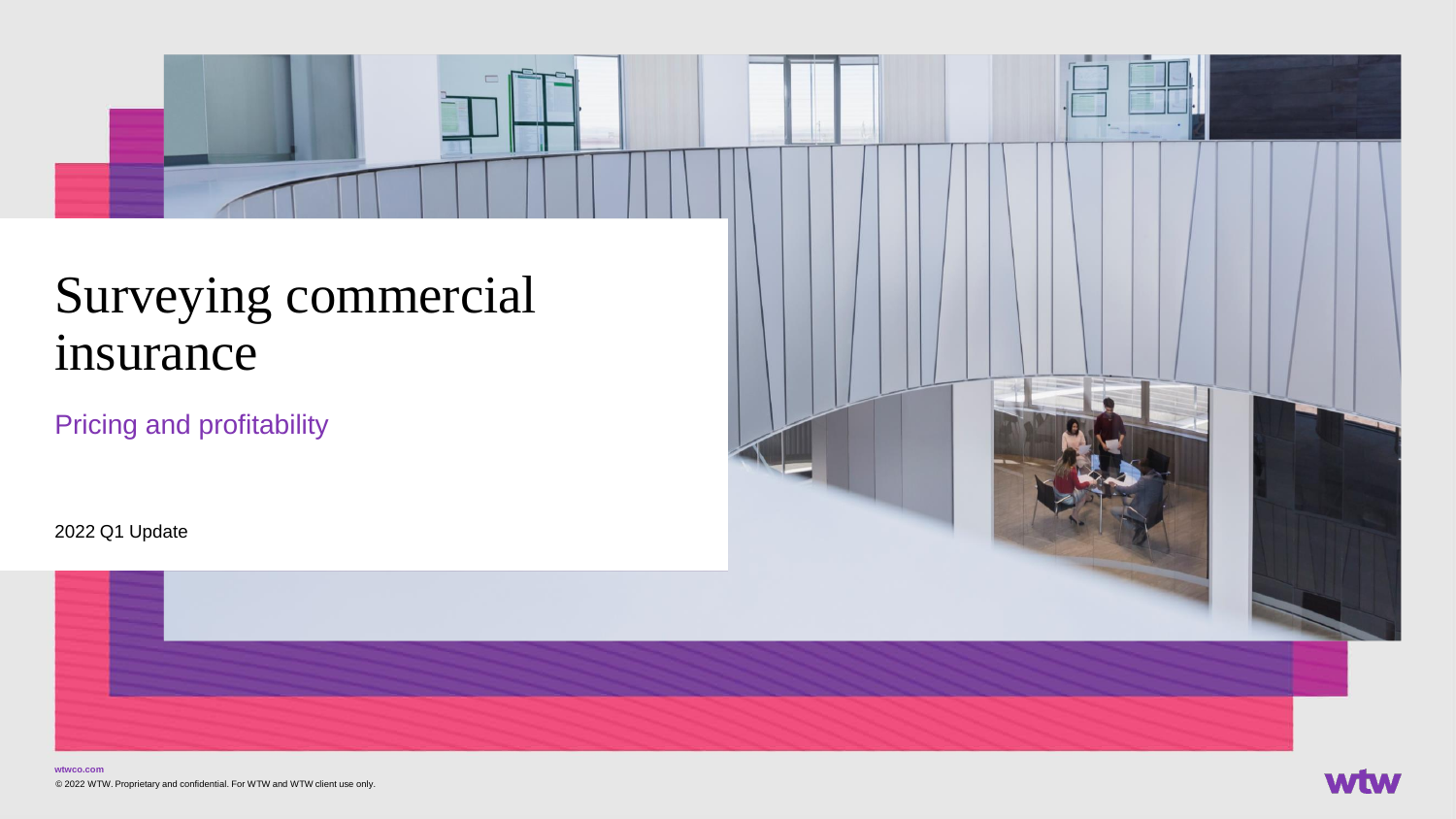# Now more than ever, price monitoring is key



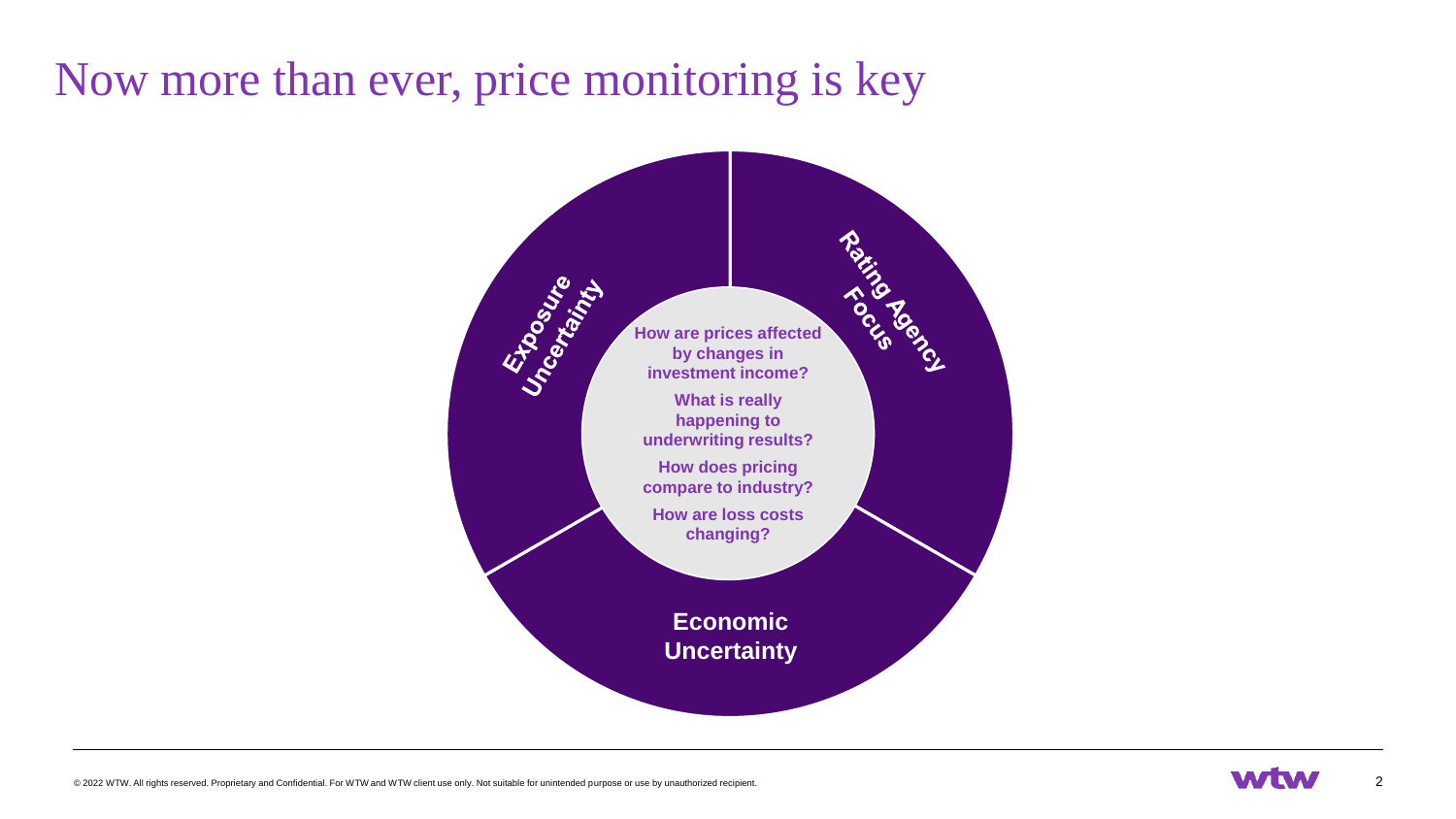## The rate of price increases continues to moderate for most lines in Q1

#### **Year-Over-Year Price Level Change**



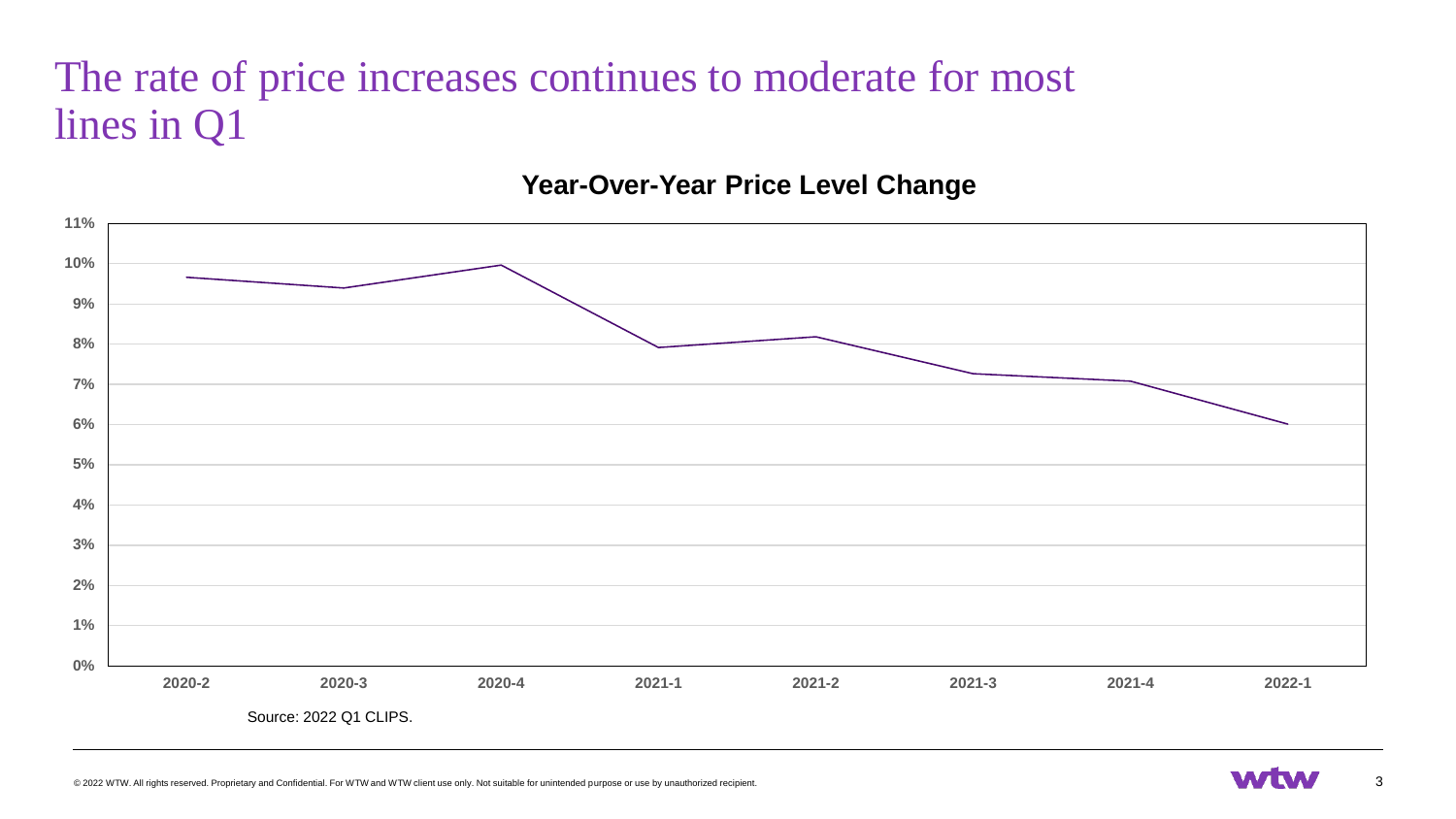## Loss ratios improved in 2022 due to rate increases



#### **Change in Earned Loss Ratios**

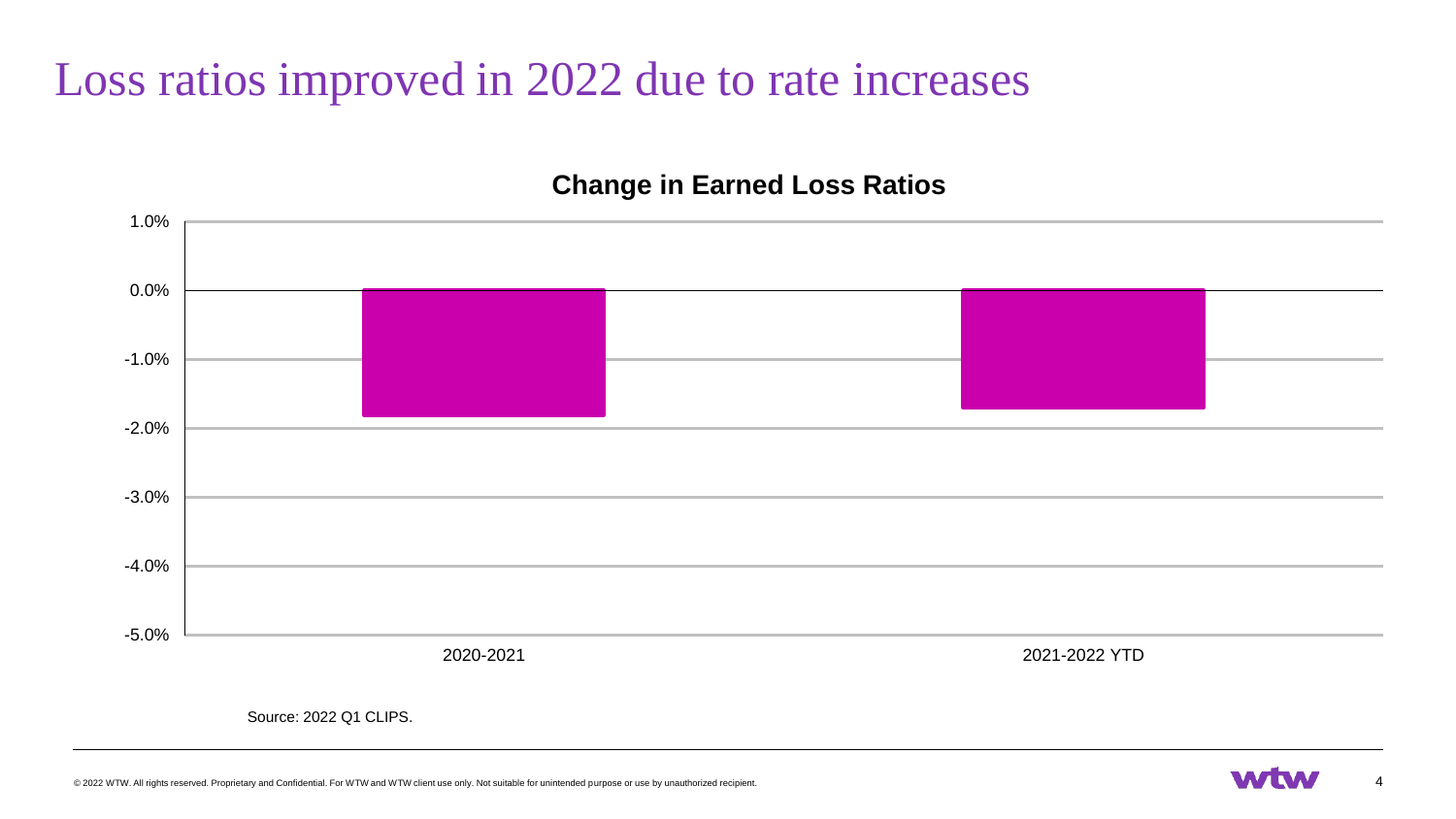In this context, reliable information on how your company compares to the marketplace is crucial

> CLIPS is Willis Towers Watson's U.S. commercial lines pricing and profitability survey

- Information comes directly from carriers
- Data-based
- Free
- Confidential
- Only participants receive the detailed survey results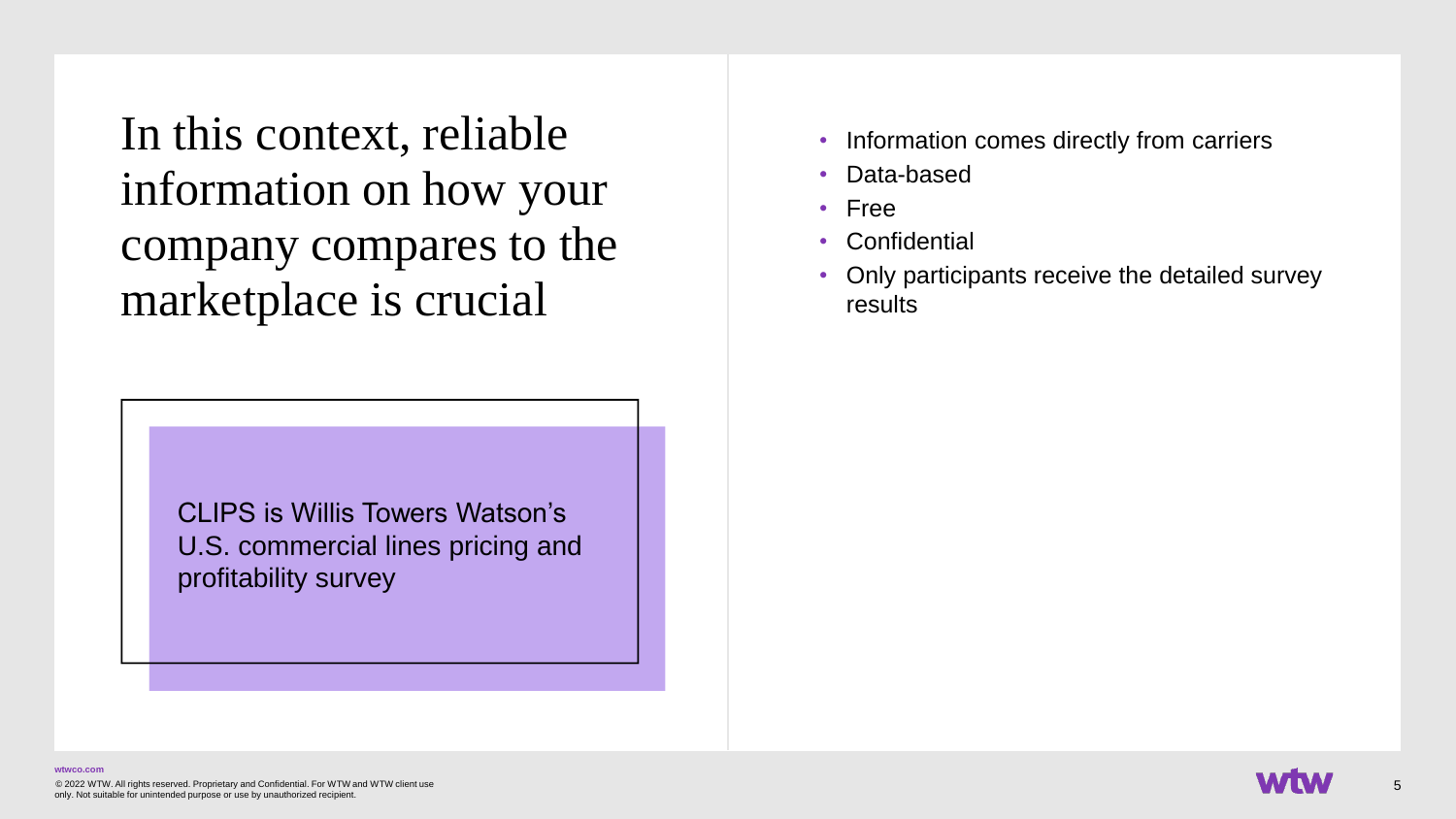## CLIPS gives participants more and better historical information on pricing and profitability

- We collect information from participating companies each quarter
	- Estimated price changes by quarter for the last two years
		- Year-over-year percentage changes
		- Including the effects of coverage changes as well as rates
		- Including new business if available
	- Estimated increases in loss costs by year for the last two years
- We deliver customized summary results back to the participants



#### **Submitted data are reviewed for reasonableness and consistency but not audited**

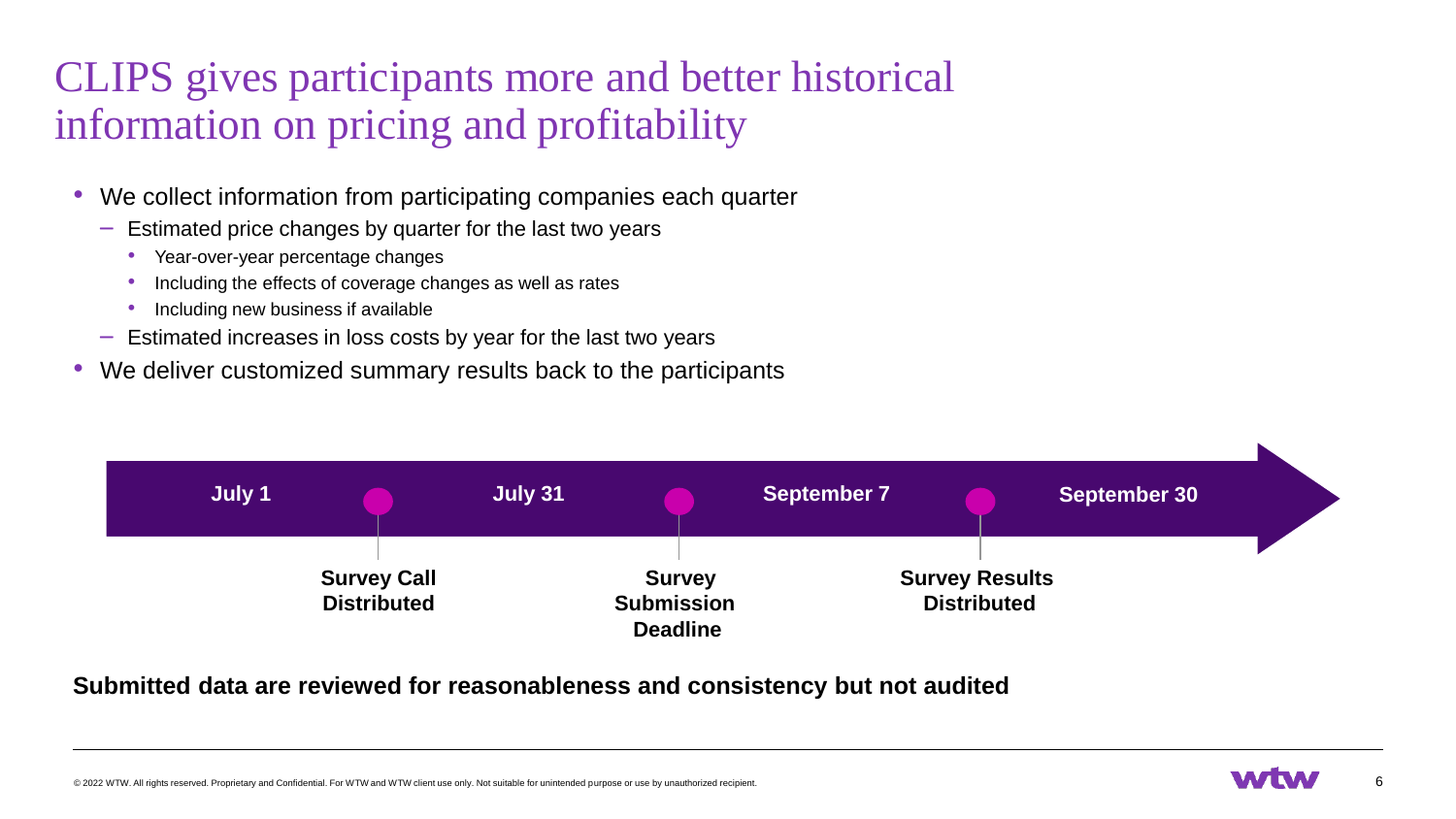## CLIPS information is collected and reported at line of business and account size level

| <b>Small Commercial*</b>   | <b>Middle Market Commercial</b> | <b>Large Account Commercial</b> | <b>Specialty Commercial Lines</b>     |
|----------------------------|---------------------------------|---------------------------------|---------------------------------------|
| Workers' compensation      | Workers' compensation           | Workers' compensation           | <b>Professional liability</b>         |
| Auto liability             | $\blacksquare$ First dollar     | $\blacksquare$ First dollar     | • Medical                             |
| Auto physical damage       | • LDD and excess                | • LDD and excess                | • Lawyers                             |
| Package CMP/BOP            | Auto liability                  | Commercial auto                 | • Architects and engineers            |
| Commercial property        | Auto physical damage            | $\blacksquare$ First dollar     | • Other                               |
| General/products liability | Package CMP/BOP                 | • LDD and excess                | Directors and officers liability      |
| Excess/umbrella liability  | Commercial property             | Commercial property             | <b>Employment practices liability</b> |
|                            | Cyber                           | Cyber                           | Surety bonds                          |
|                            | General/products liability      | General/products liability      | • Contract                            |
|                            | Excess/umbrella liability       | Excess/umbrella liability       | • Other                               |

\*By region.

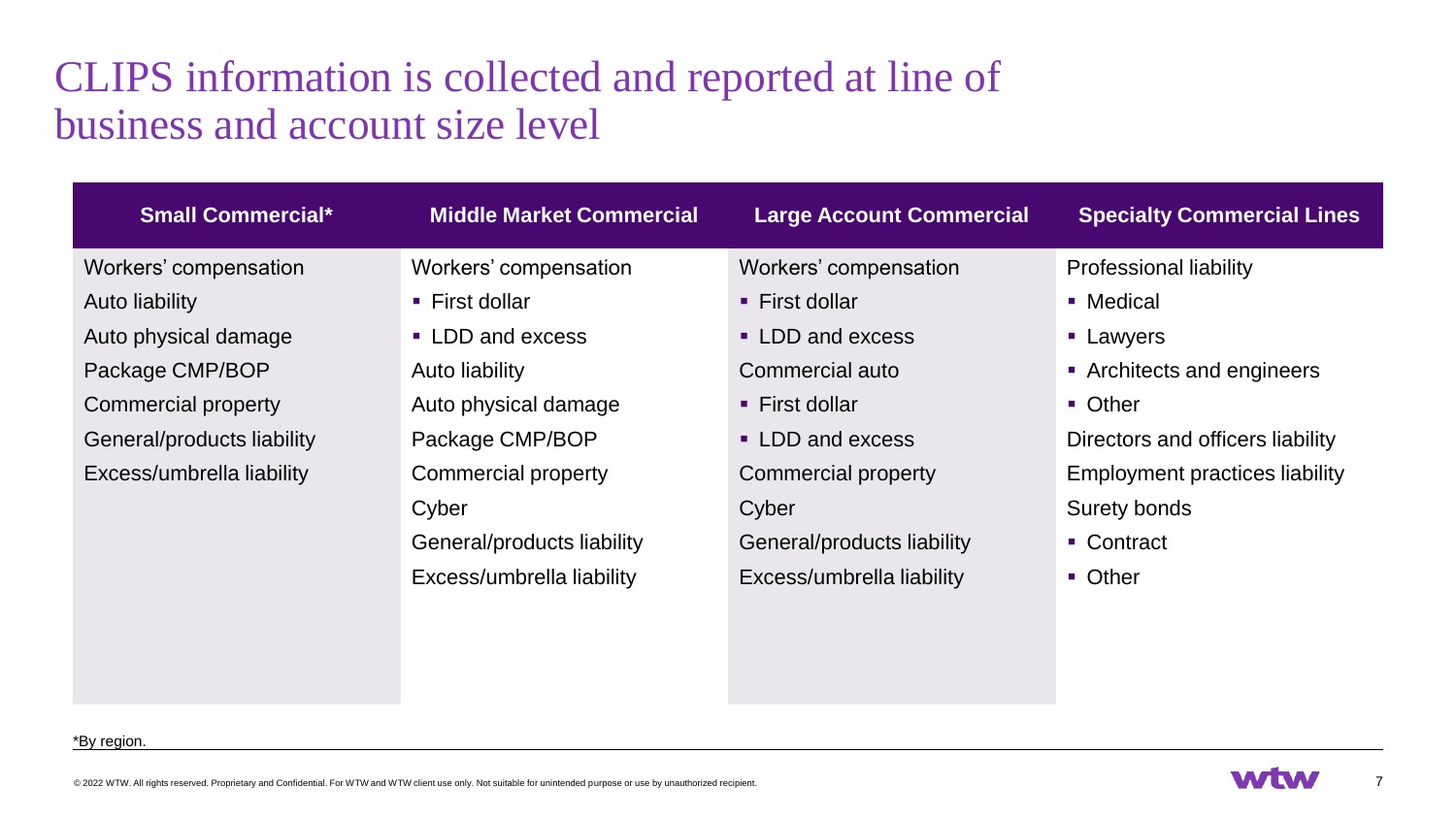Investment analysts use CLIPS to take the pulse of the industry

**"…Willis Towers Watson's survey takes the commercial lines writers' view (what they have done with pricing and how that impacts profitability). We think the Willis Towers Watson survey will be a better benchmark for investors (and management)."** 

— Insurance industry investment analyst, quoting CLIPS results shortly after launch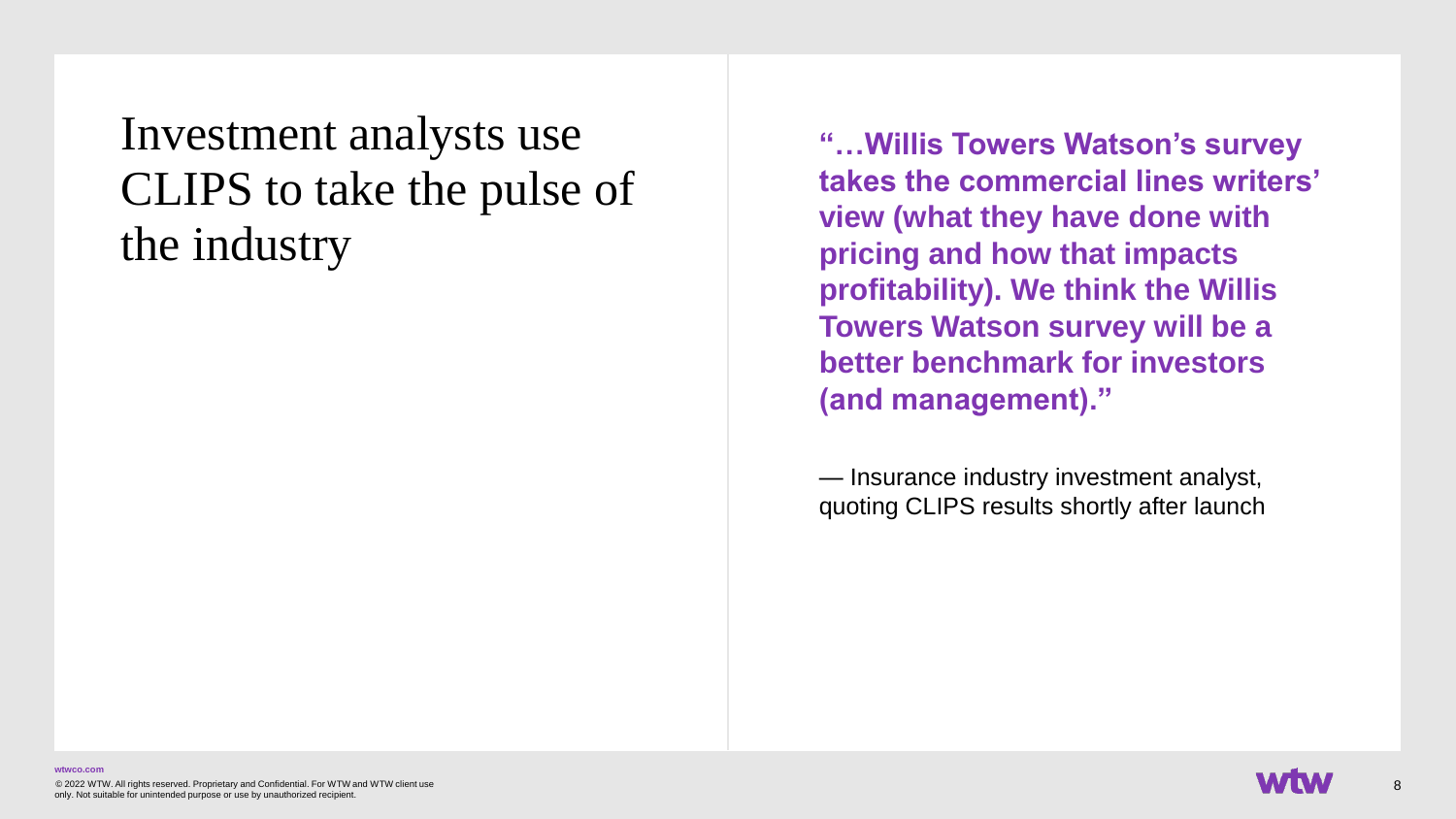Current participants — and their shareholders — benefit from insights from CLIPS

**"…We continue to focus on balancing price and retention in this competitive market...Of the various commercial lines industry pricing surveys, we favor the Willis Towers Watson CLIPS survey because of its data collection methodology..."**

— Participating company CFO, Quarterly Earnings Conference Call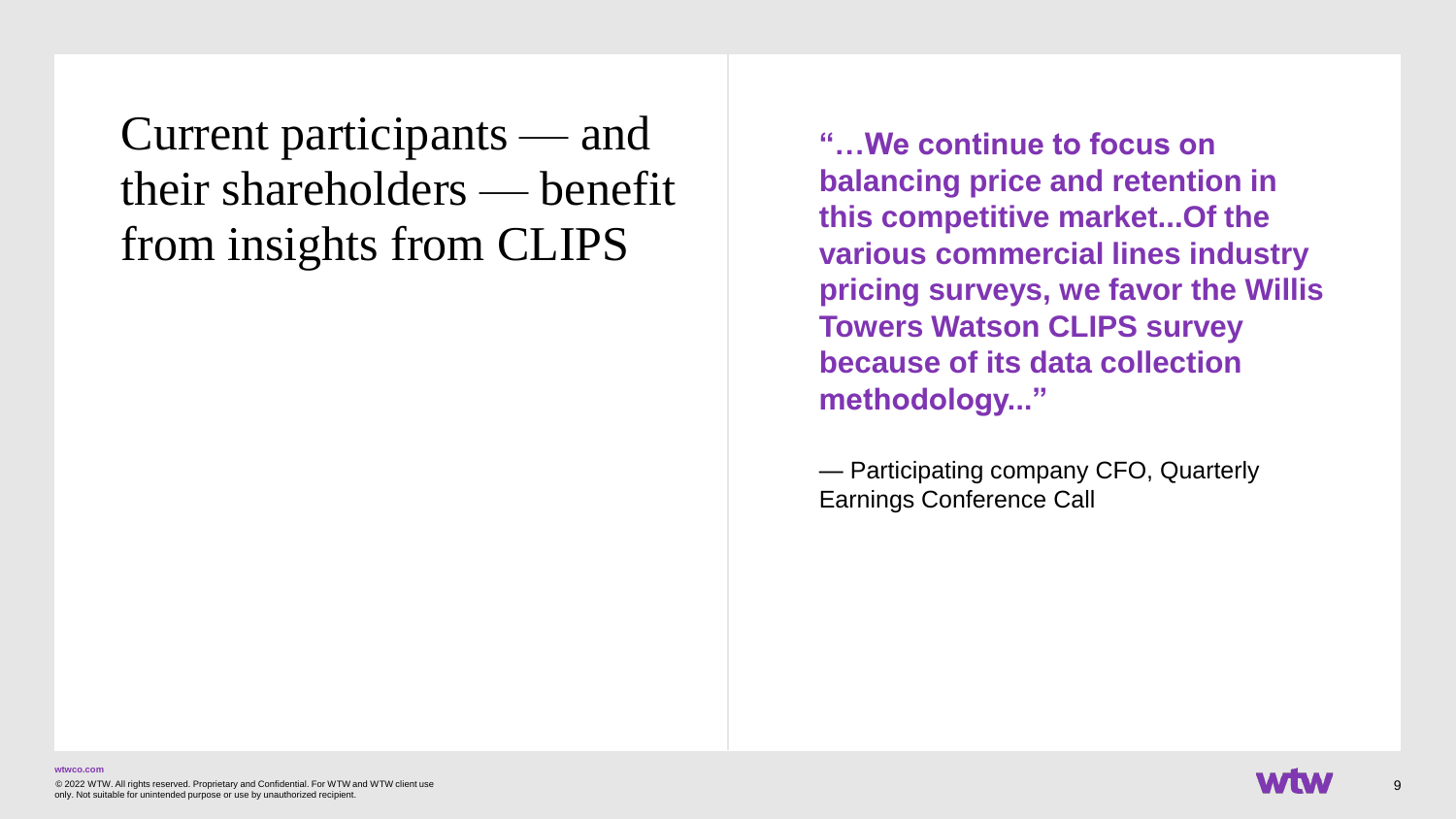## How to find out more



### **Alejandra Nolibos FCAS, MAAA**

Senior Director Miami +1 786 552 1130 alejandra.nolibos@willistowerswatson.com



### **Yi Jing FCAS, MAAA**

**Director Weatogue** +1 860 843 7159 yi.jing@willistowerswatson.com